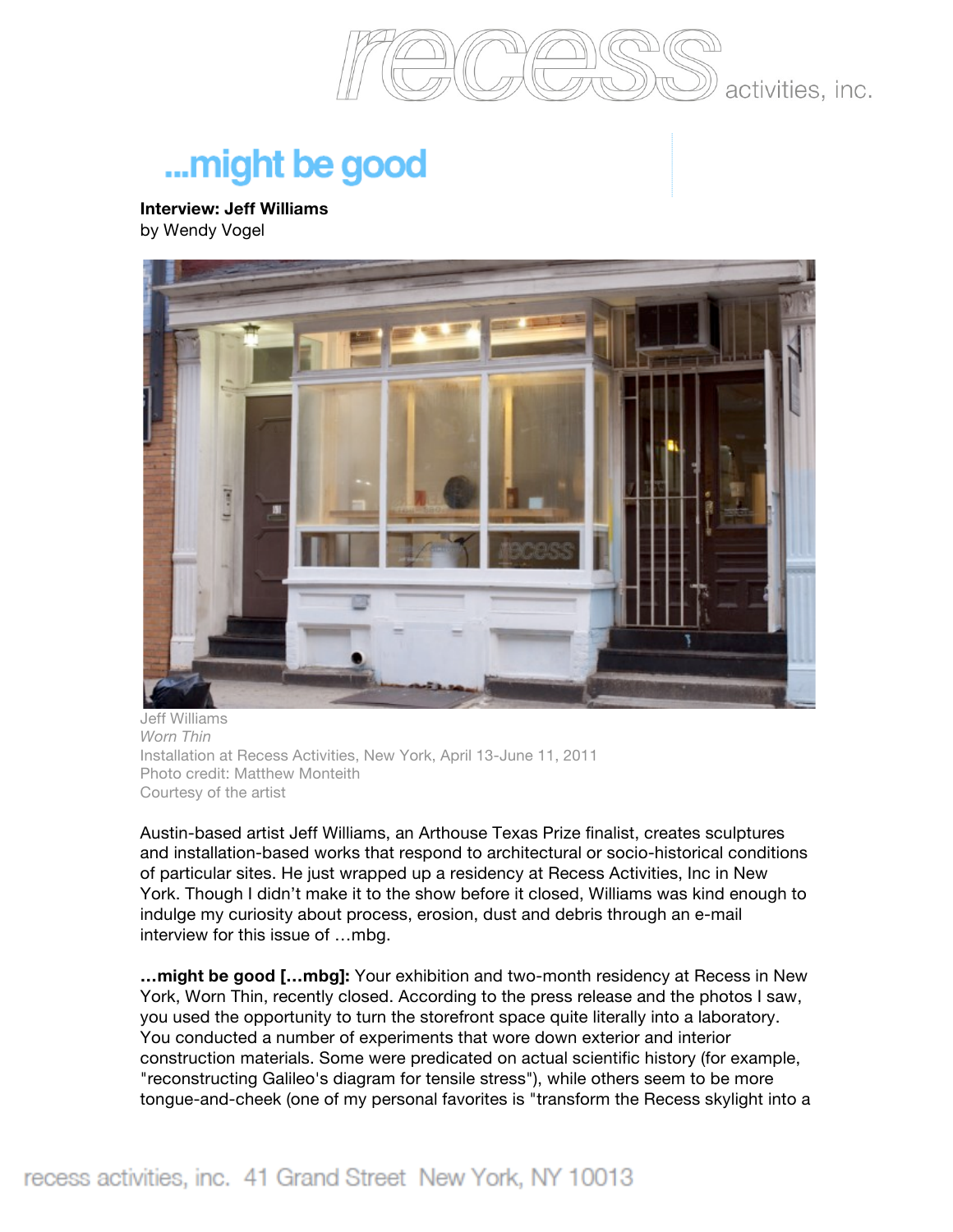

dust collection system"). Did this way of working mimic your typical studio practice? How did the literal openness of the space to the public impact your project?

**Jeff Williams [JW]:** Worn Thin was a different way of working for me. In the past I have typically developed a single action that encompassed a selected site, whether a gallery or an available/abandoned space. These actions involved the overt manifestation of physical forces like gravity, air, light and water.

For Recess, I wanted to develop multiple actions, each generated from a different source of inquiry. I spent quite a bit of time at the University of Texas in Austin's School of Architecture Materials Lab and the Ferguson Structural Engineering Laboratory. I talked with conservationist Rosa Lowinger about the different devices and materials she uses in cleaning and repairing. I asked Jed Fisher, chemist and professor at Notre Dame, a series of extremely uninformed questions that he graciously answered. Everyone recommended readings and websites. All of the input helped me make a small transition from apparent physical forces to their more subtle and insidious effects through erosion and corrosion. To contain multiple processes happening in the same space, most of the actions were realized as sculptures.

The openness of Recess, letting the public in on how a project develops, was very different for me as well. I had 14 actions planned over the two months I would be in residency, and ten of them ended up happening in some form. Because all of it was an experiment, visitors seemed comfortable talking about what I was doing in a way that would never happen with finished work in an exhibition. I have a massive list of suggestions, from books and artists to methods for casting lightweight concrete, the corrosive properties of cola, etc. A few people donated materials for testing. There was a makeshift welding station out in the alley of Recess, where on Saturdays people could come in for demos or use the shop. It was really nice being placed in a situation where, for the most part, everyone wanted to help and were very generous in talking with me.

**…mbg:** This transition you're talking about in your research and work "from apparent physical forces to their more subtle and insidious effects through erosion and corrosion" is really fascinating. It sounds like your stint at Recess brought about a shift in thinking. Some of your works that I've heard about or seen, like Dust Storm (Night) (included in One Swallow Doesn't Make A Summer curated by Rachel Cook and Claire Ruud last spring), make a critical statement about consumption, economic recession and entropy through very simple yet performative means. In this work, you used a ceiling fan to blow existing dust around in an abandoned, unfinished building in the Austin business district that mimicked a tornado or dust devil. In your installation at Project Row Houses [PRH] in 2008, you built new walls that disrupted the crossventilation and created a new way of thinking about the space in terms of domestic history and art history in a way that seems indebted to Michael Asher's practice of institutional critique. Would you say that these three projects indicate a changing perspective regarding ideas of institutional critique? How do you think your recent research may play out in the future?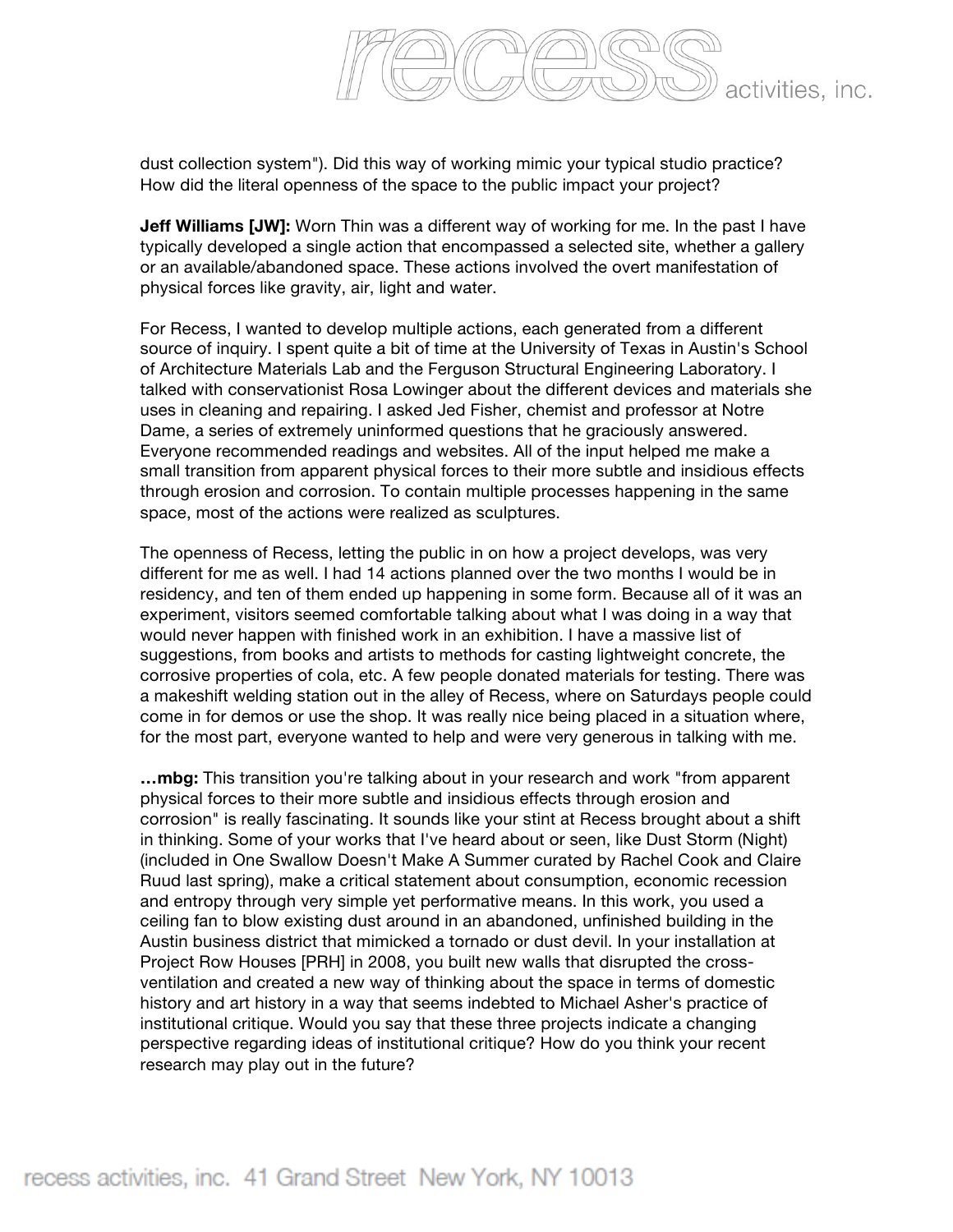

**JW:** I always worry that institutional critique implies that the viewer isn't already in on the discussion, as though the artist is revealing something previously overlooked or unknown. That seems like the wrong way to approach an audience. With both the Dust Storm and at PRH, the critique is the point of departure. Everyone understands the various arguments, and my interest has more to do with how I can contribute to the discussion through an installation, sculpture, etc.

For Dust Storm I was joining the polemic late in the game. The title for Rachel and Claire's project is a quote from former Austin mayor Kirk Watson, warning that new development doesn't necessarily generate a thriving downtown. The critique is well established, as it was taken from a speech given eleven years ago. The space I requested was built around that time and has never been rented. As a result, the floor has never been cast. It remains an expansive all-dirt ground. It's a 13,500-square-foot space, with 20-foot ceilings, surrounded by street level windows on three sides. It is a perfect vitrine, presenting an overstretched real estate market crumbling back into the landscape. I activated the space with a commercial carpet blower, kicking up enough dust to fill the void, and staged objects I found on-site throughout the space to give it some scale when visibility was diminished.

I think because Dust Storm never made it to the opening day (after five performances the dust started to make its way into other spaces on the first floor), the piece mostly exists as myth. I wish I could have generated dust devils! It was more of a slow cloud that traveled from one end to the other. With the help of Robert Melton the piece exists as a video document now.

I really like the Andrea Fraser article "Procedural Matters"<sup>[1]</sup> on the work of Michael Asher. I have always admired his practice, and she makes a great argument that his work is critical in regard to the conditions of artistic production, not in the incidental formal qualities. While I am indebted to Asher's work, I don't think my installation at PRH did much to stress the institution. It was an aesthetic and symbolic construction that reframed certain vantage points within my row house, many of which were remnants of previous installations. In one of the rooms, someone had built the space out with drywall to look more like a gallery. I took down this addition and made a stack in the middle of the floor with a new wall running over the top of it, locking it down in place. I tried to spend as much time as possible at my house, adding and removing things over the three months. It was a way to slowly make myself known to the neighborhood, and I had a few people checking back to see how things progressed. I am not sure how my recent work will play out. I am just trying to run with what I have going. I do hope to collaborate with some of the people who have been talking with me.

**…mbg:** I really appreciate what you're saying about giving the audience credit— using the known arguments (or conditions of production) as a point of departure for an artistic experiment. At Recess, those conditions could be read as the "laboratory" nature of the residency itself; at PRH, those "knowns" would be the transformation of domestic spaces into spaces for art installations. You're going to start a residency at Artpace in the fall. Do have any ideas about how the works in the show might be produced or how they will respond to the site/building?